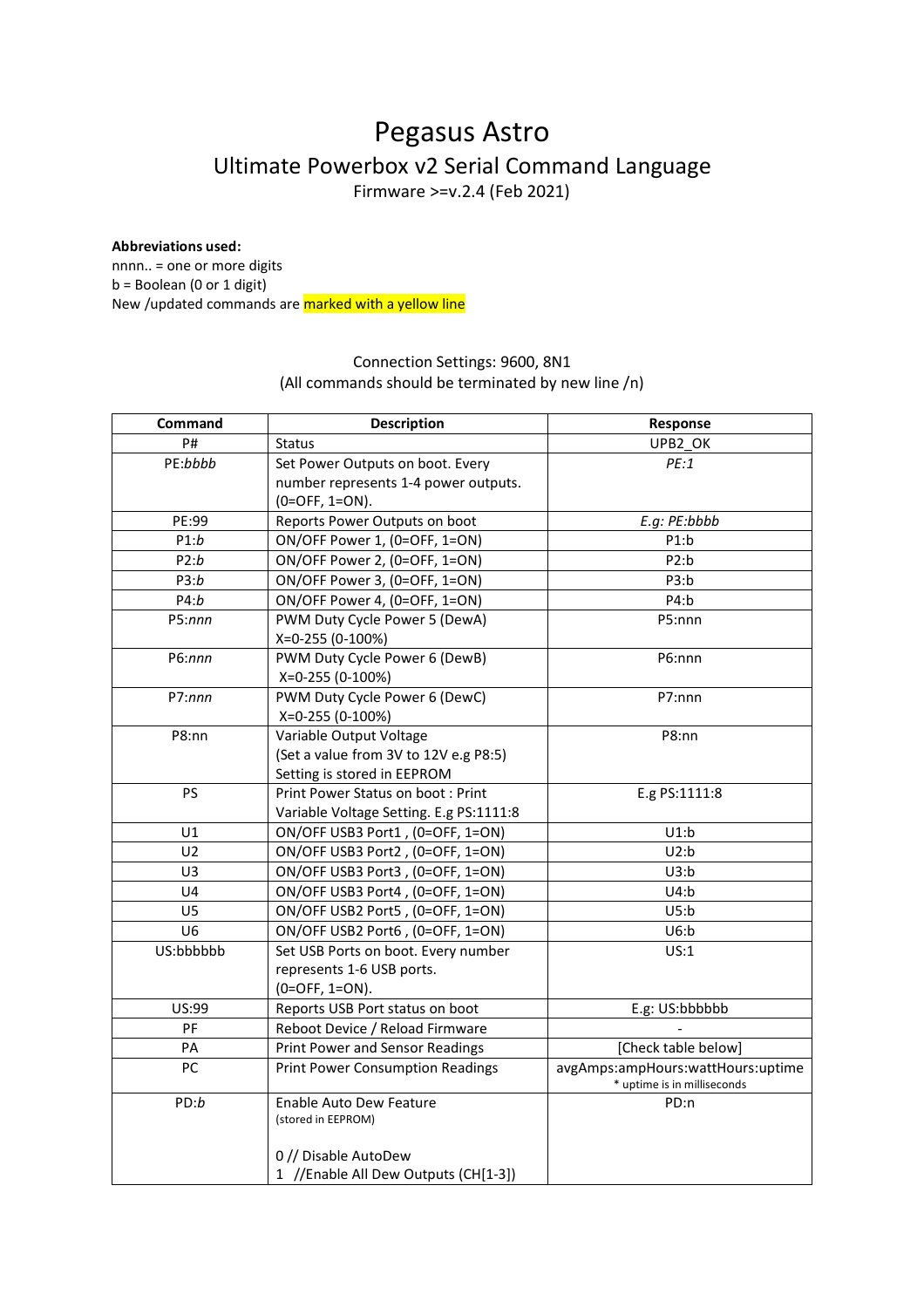|           | 2 // Enable Channel 1                                             |                                                                   |
|-----------|-------------------------------------------------------------------|-------------------------------------------------------------------|
|           | 3 // Enable Channel 2                                             |                                                                   |
|           | 4 // Enable Channel 3                                             |                                                                   |
|           | 5 // Enable CH1 & CH2                                             |                                                                   |
|           | 6 // Enable CH1 & CH3                                             |                                                                   |
|           | 7 // Enable CH2 & CH3                                             |                                                                   |
|           |                                                                   |                                                                   |
|           | Above value 8 it sets and stores to                               |                                                                   |
|           | <b>EEPROM the Auto-Dew Aggressiveness</b>                         |                                                                   |
|           | levels.                                                           |                                                                   |
|           | Accepts value 8-254 (default value is 210)                        |                                                                   |
| PV        | <b>Firmware Version</b>                                           | n.n                                                               |
| PZ        | ON/OFF All 4 Outputs + Dew Heaters                                | PZ:b                                                              |
| PI        | <b>I2C Protocol Reset</b>                                         | PI:1                                                              |
| PR        | <b>I2C Connected Device List</b>                                  | PR:XXX:                                                           |
|           |                                                                   |                                                                   |
|           |                                                                   | "DHT" = Stock Env Sensor presence                                 |
|           |                                                                   | "HDC" = High Accuracy (HDC1080) Env Sensor                        |
|           |                                                                   | "XS" = eXternal Motor Controller<br>"MHC" = Motor Hand Controller |
|           |                                                                   | "DM" = DewMaster                                                  |
|           |                                                                   |                                                                   |
|           |                                                                   | Example: PR:DHT:XS                                                |
| PL:b      | ON/OFF Led Indicator (0=OFF, 1=ON)                                | PL:b                                                              |
|           | DO NOT USE THIS AS STEPPER MOTOR IC                               |                                                                   |
|           | <b>RELIES ON THIS SIGNAL PIN (KEEP LED</b>                        |                                                                   |
|           | <b>ALWAYS ON) - LED OFF SETS MOTOR TO</b>                         |                                                                   |
|           | SLEEP IN NEW PCB REVISIONS (>=RevC)                               |                                                                   |
| SA        | <b>Stepper Motor Information</b>                                  | [Check table below]                                               |
| SP        | <b>Stepper Current Motor Position</b>                             | nnnn                                                              |
| <b>SH</b> | <b>Stepper Motor Halt</b>                                         | <b>SH</b>                                                         |
| ST        | <b>Stepper Temperature</b>                                        | nn.nn                                                             |
| SI        | <b>Stepper Motor Moving Status</b>                                | 0 or 1                                                            |
|           | $(0 = idle, 1 = moving)$                                          |                                                                   |
| SJ:b      | disable stepper motor acceleration                                | SJ:b                                                              |
|           | without acceleration feature the motor                            |                                                                   |
|           | will instantly start and stop. Acceleration                       |                                                                   |
|           | helps to accelerate and decelerate and                            |                                                                   |
|           | not overshoots target position.                                   |                                                                   |
|           |                                                                   |                                                                   |
|           | $1 =$ disable acceleration                                        |                                                                   |
|           | $0 =$ normal with acceleration                                    |                                                                   |
|           |                                                                   |                                                                   |
|           | (setting is stored in eeprom)                                     |                                                                   |
|           |                                                                   |                                                                   |
|           | <b>SJ:99 reports if acceleration is disabled</b><br>(SJ:1   SJ:0) |                                                                   |
| SM:nnnn   | <b>Stepper Move to New Position</b>                               | SM:nnnn                                                           |
| SR:b      | <b>Stepper Reverse Motor Direction</b>                            | SR:b                                                              |
|           | $(0 = normal, 1 = reverse)$                                       |                                                                   |
| SC:nnnn   | <b>Stepper Set Current Position</b>                               |                                                                   |
| SS:nnnn   | Stepper Set Max Speed in EEPROM                                   |                                                                   |
| SG:nnnn   | Stepper Move Motor to + or - steps                                | SG:nnnn                                                           |
| SS        | <b>Stepper Report Max Speed</b>                                   | nnnn                                                              |
| SS:nnn    | <b>Stepper Set Max Speed</b>                                      | nnn                                                               |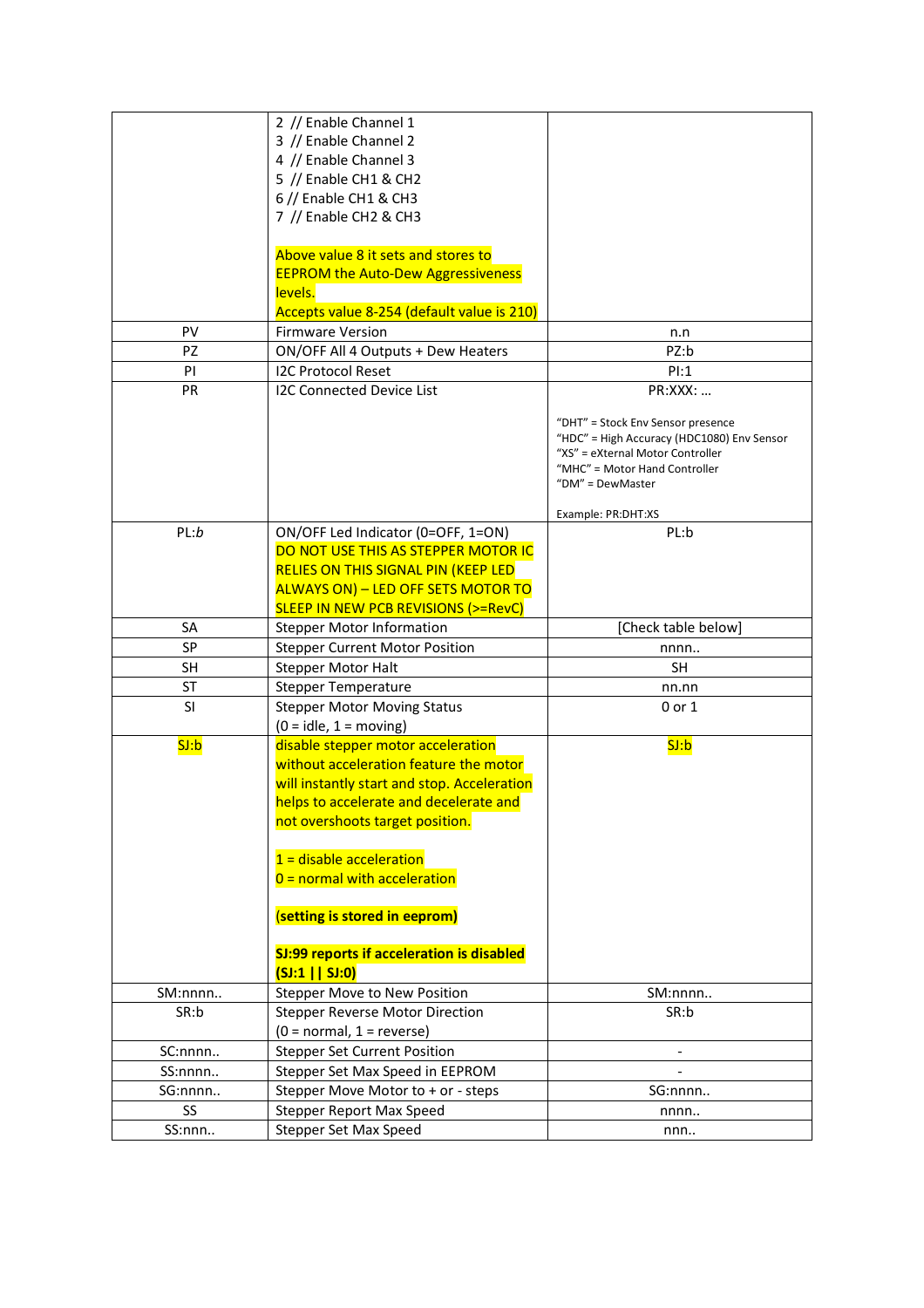| SB:nnn | Stepper Backlash Steps<br>$(0 =$ disable, any other positive number<br>sets backlash steps) | SB:nnn |
|--------|---------------------------------------------------------------------------------------------|--------|
| DA     | <b>Reports the Auto-Dew Aggressiveness</b><br>level                                         | DA:nn  |

## Transmit: PA Receive: UPB:12.2:0.0:0:23.2:59:14.7:1111:111111:0:0:0:0:0:0:0:0:0:0:0000000:0

Meaning:

UPB2:voltage:current:power:temp:humidity:dewpoint:portstatus:usb\_status:dew1:dew2:dew3:current\_ port1:current\_port2:current\_port3:current\_port4:current\_dew1:current\_dew2:current\_dew3:overcurren t\_bool:autodew\_interger

| Voltage in volts (decimal) e.g 12.2<br>Voltage<br>Current in Amps (decimal) e.g 0.4<br>Current<br>Power in Watts (integer) e.g 10<br>Power<br>Temp in Celsius Degrees (decimal) e.g 23.2<br>Temp<br>Relative Humidity in % (decimal) e.g 59<br>Humidity<br>Dewpoint in Celsius Degrees (decimal) e.g 14.7<br>Dewpoint<br>Every Boolean represents one of 4x12V output ports<br>portstatus |
|-------------------------------------------------------------------------------------------------------------------------------------------------------------------------------------------------------------------------------------------------------------------------------------------------------------------------------------------------------------------------------------------|
|                                                                                                                                                                                                                                                                                                                                                                                           |
|                                                                                                                                                                                                                                                                                                                                                                                           |
|                                                                                                                                                                                                                                                                                                                                                                                           |
|                                                                                                                                                                                                                                                                                                                                                                                           |
|                                                                                                                                                                                                                                                                                                                                                                                           |
|                                                                                                                                                                                                                                                                                                                                                                                           |
|                                                                                                                                                                                                                                                                                                                                                                                           |
| e.g 1111 (1 means port is ON, 0 means port is OFF)                                                                                                                                                                                                                                                                                                                                        |
| Every Boolean represents one of 6 x USB ports e.g<br>usb_status                                                                                                                                                                                                                                                                                                                           |
| 1111 (1 means port is ON, 0 means port is OFF)                                                                                                                                                                                                                                                                                                                                            |
| Dew1<br>Power dew1 duty cycle 0-255                                                                                                                                                                                                                                                                                                                                                       |
| Dew <sub>2</sub><br>Power dew2 duty cycle 0-255                                                                                                                                                                                                                                                                                                                                           |
| Power dew3 duty cycle 0-255<br>Dew <sub>3</sub>                                                                                                                                                                                                                                                                                                                                           |
| Output 1 Sens current (need to convert to Amps by<br>Current_port1                                                                                                                                                                                                                                                                                                                        |
| dividing by 480                                                                                                                                                                                                                                                                                                                                                                           |
| Output 2 Sens current (need to convert to Amps by<br>Current port2                                                                                                                                                                                                                                                                                                                        |
| dividing by 480                                                                                                                                                                                                                                                                                                                                                                           |
| Output 3 Sens current (need to convert to Amps by<br>Current port3                                                                                                                                                                                                                                                                                                                        |
| dividing by 480                                                                                                                                                                                                                                                                                                                                                                           |
| Output 4 Sens current (need to convert to Amps by<br>Current_port4                                                                                                                                                                                                                                                                                                                        |
| dividing by 480                                                                                                                                                                                                                                                                                                                                                                           |
| Dew1 Sens current (need to convert to Amps by<br>Current_dew1                                                                                                                                                                                                                                                                                                                             |
| dividing by 480                                                                                                                                                                                                                                                                                                                                                                           |
| Dew2 Sens current (need to convert to Amps by<br>Current dew2                                                                                                                                                                                                                                                                                                                             |
| dividing by 480                                                                                                                                                                                                                                                                                                                                                                           |
| Dew2 Sens current (need to convert to Amps by<br>Current dew3                                                                                                                                                                                                                                                                                                                             |
| dividing by 700 (yes, 700 as it is a different mosfet)                                                                                                                                                                                                                                                                                                                                    |
| Every Boolean represents one of 4x12V output ports<br>Overcurrent bool                                                                                                                                                                                                                                                                                                                    |
| + 3 x dew ports e.g 0000000 (0 is working normal, 1                                                                                                                                                                                                                                                                                                                                       |
| is flag for short-circuit or overcurrent). When                                                                                                                                                                                                                                                                                                                                           |
| overcurrent detected UPB will shut down affected                                                                                                                                                                                                                                                                                                                                          |
| port                                                                                                                                                                                                                                                                                                                                                                                      |
| Integer for autodew function<br>Autodew_integer                                                                                                                                                                                                                                                                                                                                           |
| 0 // Disable AutoDew                                                                                                                                                                                                                                                                                                                                                                      |
| 1 //Enable All Dew Outputs (CH[1-3])                                                                                                                                                                                                                                                                                                                                                      |
| 2 // Enable Channel 1                                                                                                                                                                                                                                                                                                                                                                     |
| 3 // Enable Channel 2                                                                                                                                                                                                                                                                                                                                                                     |